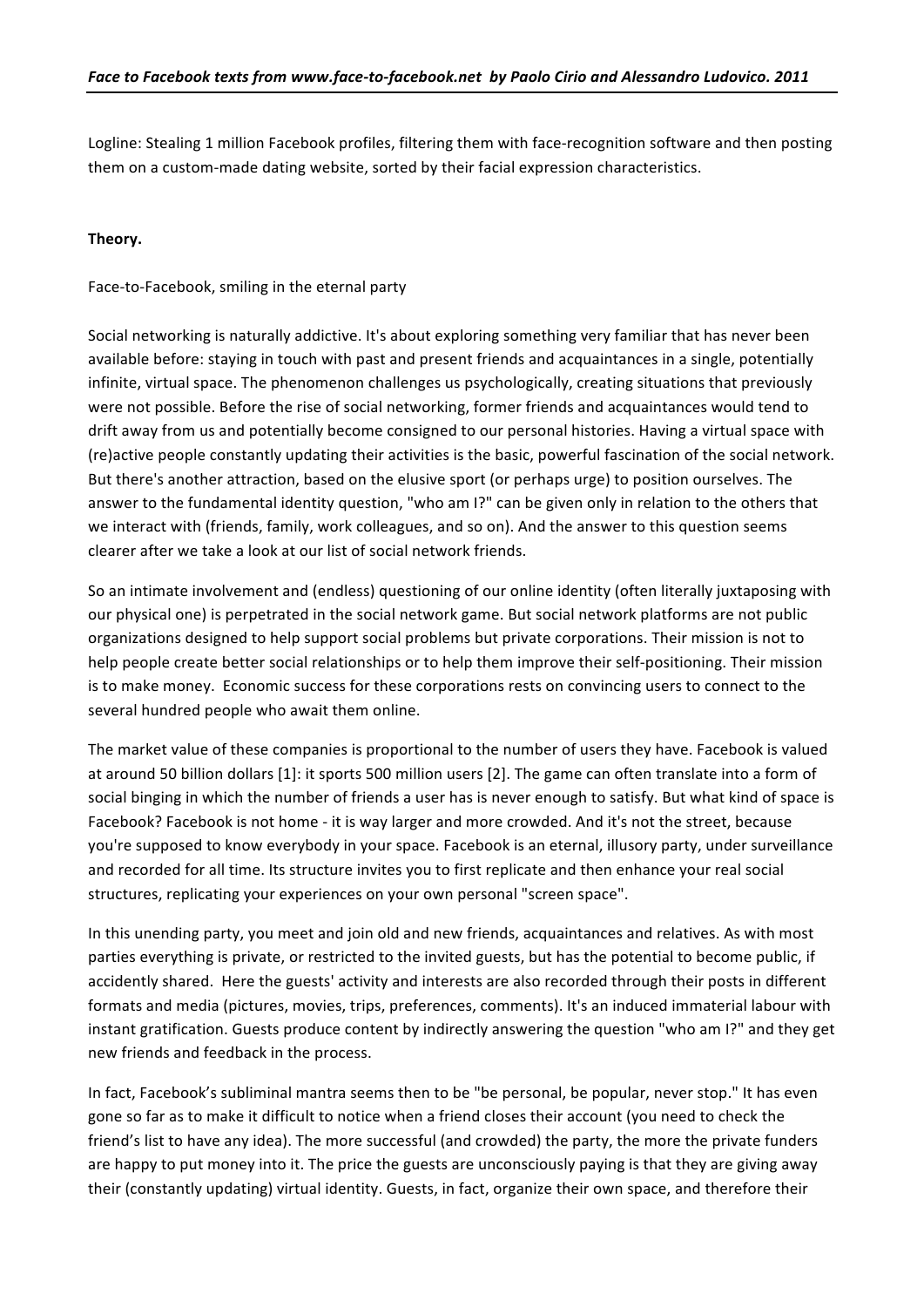own "party", offering the party owner (Facebook) a connected, heterogeneous group of people who share interests.

As such they offer what can be termed as "crowdsourced targeting" – the indirect identification of people's targets and desires by the users themselves. In fact the spontaneously posted data provides an endless (almost automatic) mutual profiling, enriching and updating the single virtual identities, in a collective self‐ positioning. But can profile data be liberated from Facebook's inexorable logic? The answer is yes, but it's important to focus on the core of the Facebook profiles and see how they are recognized as virtual identities.

First, the profiles sublimate the owners' (real) social actions and references through their virtual presences. Second, they synthesize their effectiveness in representing real people through a specific element: the profile picture. This picture, an important Facebook interface, more often than not shows a face, and a smiling one at that. Our face is our most private space and simultaneously the most exposed one. How many people are allowed to touch our face, for example? And generally speaking, the face is also one of the major points of reference we have in the world.

There are even "special" regions of the human brain, such as the fusiform face area (FFA), which may have become specialized at facial recognition [3]. Faces are now so exposed that they do not remain private, but are thrust into the public domain and shared (they can even be "tagged" by other people). So any virtual identity (composed of a face picture and some related data) can be stolen and become part of another identity, through a simple re-contextualization of the same data.

Furthermore, "face recognition" techniques can be applied to group vast amount of Facebook pictures. This process is also quite paradoxical, because the "surveillance" aspects (face recognition algorithms are usually used together with surveillance cameras) here are not used to try to identify a suspect or a criminal, but to capture a group people with similar somatic expressions. The resulting scenario is that different elements forming the identities can be remixed, re‐contextualized and re‐used at will. Facebook data become letters of an unauthorized alphabet to be used to narrate real identities or new identities, forming new characters on a new background.

And this is a potentially open process that anybody can undertake. It becomes more tempting when we realize the vast amount of people who are smiling. When we smile in our profile picture, we are truly smiling at everyone on Facebook. So any user can easily duplicate any personal picture on his/her hard disk and then upload it somewhere else with different data. The final step is to be aware that almost everything posted online can have a different life if simply recontextualized.

Facebook, an endlessly cool place for so many people, becomes at the same time a goldmine for identity theft and dating ‐ unfortunately, without the user's control. But that's the very nature of Facebook and social media in general. If we start to play with the concepts of identity theft and dating, we should be able to unveil how fragile a virtual identity given to a proprietary platform can be. And how fragile enormous capitalization based on exploiting social systems can be. And it'll eventually mutate, from a plausible translation of real identities into virtual management, to something just for fun, with no assumed guarantee of trust, crumbling the whole market evaluation hysteria that surrounds the crowded, and much hyped, online social platforms.

<sup>[1]</sup> http://www.guardian.co.uk/business/2011/jan/17/goldman‐sachs‐facebook‐private‐placement

<sup>[2]</sup> http://blog.facebook.com/blog.php?post=409753352130

<sup>[3]</sup> http://en.wikipedia.org/wiki/Fusiform\_face\_area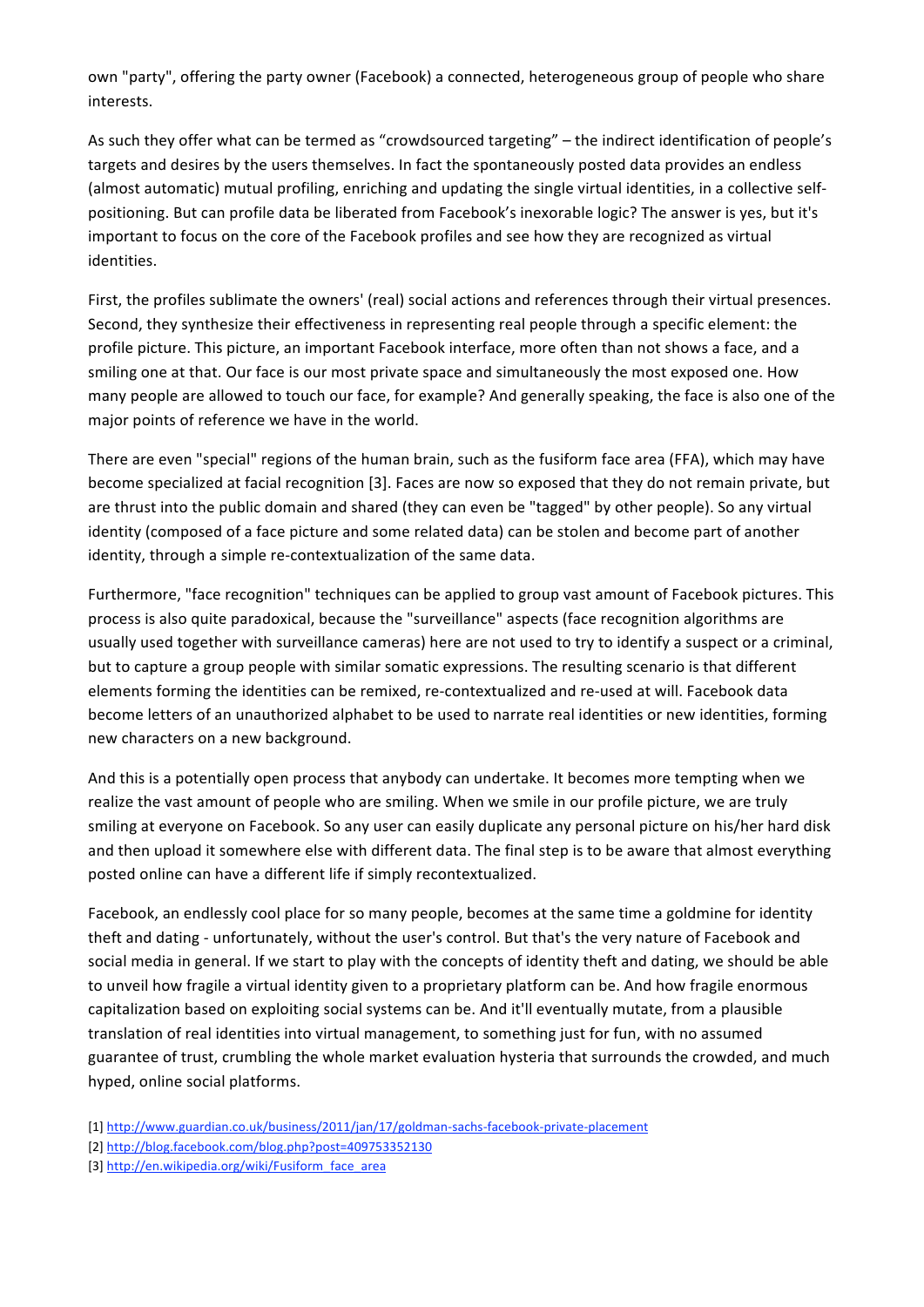### **How we did it.**

Through special custom software we collected data from more than 1,000,000 Facebook users. What we collected is their "public data" ‐ some of their personal data (name, country, Facebook groups they subscribe to) plus their main profile picture and a few friend relationships.

We built a database with all this data, then began to analyze the pictures that showed smiling faces. The vast majority of pictures were both amateurish and somehow almost involuntarily or unconsciously alluring. And they are almost always "smiling".

It's also evident that the majority of users want to appear in the best shape and look. They are acting on Facebook's mandatory mechanism: establish new relationships. Facebook is based on the voluntary uploading of personal data and sharing it with friends. The more friends the better. Being personal and popular a Facebook user is exposing him/herself to many others, continuing to establish new relationships.

Once the database was ready, we studied and customized a face recognition algorithm. The algorithm used self learning neural networks and was programmed to "group" the huge amount of faces we collected (and their attached data) in a few simple categories. The categories are among the most popular that we usually use to define a person at a distance, without knowing him/her, or judging based only on a few behaviors. We picked six categories ("climber", "easy going", "funny", "mild", "sly" and "smug" - working definitions), with some intuitive differences, for both male and female subjects. The software effectively extracted 250,000 faces that were connected to the relevant public data in our database.

After grouping them, we started to dive into these seas of faces, with all the perceptual consequences. And we started to think about why we felt so overwhelmed.

In "The Love Delusion" essay, Dan Jones cites Martie Haselton's research, which indicates that men typically overestimate the sexual interest conveyed by a woman's smile or laughter. When men see someone of the opposite sex smile at them they tend to think "she must be interested." By the way, women simply see a smile. [Dan Jones "The Love Delusion", March 31 2007, New Scientist]

Further, Heather Rupp, a graduate student at Emory University in Atlanta completed a study about the difference between the reactions of women and men when looking at the same erotic images. Tracking the eye movements of study participants "the big surprise was that men looked at the faces much more than women did." Dr. Kim Wallen (who directs the lab where this experiment was performed) suggested that men scrutinize faces in pornographic imagery because a man often looks to a woman's face for cues to her level of sexual arousal, since her body, unlike a man's, does not give her away.

[http://www.nytimes.com/2007/04/10/science/10desi.html?\_r=2&pagewanted=print]

So the role of the face in establishing a potentially intimate relationship is stronger than generally thought. And this is also at the base of Facebook's social system. A Facebook user is supposed to have increasing numbers of friends, but the website can also be used to actively look for a new relationship, by exploiting the illusory capital of accumulated relationships, signified by switching (mentally or often practically) into the "single" (i.e. available) status.

In "The Social Network" movie Jessie Eisenberg/Mark Zuckerberg becomes more and more excited as the concept of Facebook gets refined and he lets it be known that "I'm not talking about a dating website". Facebook is not a dating website, but it works using the same triggering principles. And for a few million of its "500 million active users" it does become a dating website.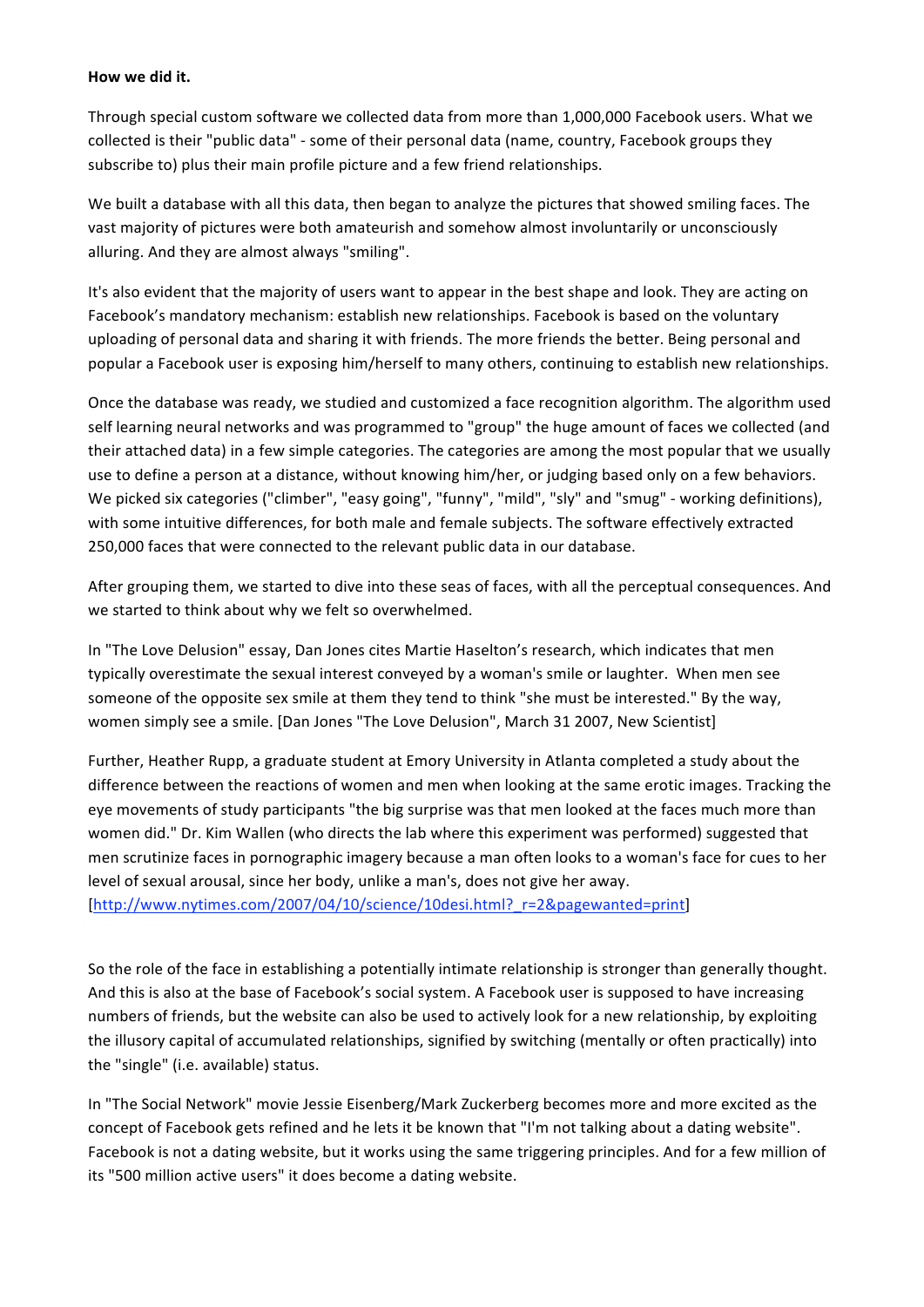So by combining all this information we wanted to make this further step easier for everybody. We established a dating website [http://www.lovely-faces.com], importing all the 250,000 profiles. This step builds the virtual land that Facebook is always close to but never explicitly steps in, being just an enormous background to the active process of searching for potential sexual relationships.

The profiles will be definitively "single" and available, in a fairly competitive environment, with real data and real faces that users have personally posted. Their smiles will finally reach what they unconsciously really want: more relationships with unknown people, attracted by their virtual presence.

The price users pay is being categorized as what they really are, or better, how they choose to be represented in the most famous and crowded online environment. The project starts to dismantle the trust that 500 million people have put in Facebook.

The project talks about the consequences of posting sensitive personal data on social network platforms, and especially the consequences in real life. These consequences are always underestimated because we still instinctively tend to confine what we do online in the visual space of the screen. Face-to-facebook practically questions online privacy through one of the web's most iconic platforms. And as with GWEI and Amazon Noir we're not just making a sophisticated critical action against another giant online corporation, but we are also trying to formulate a simple hack that everybody can potentially use. Everybody can steal personal data and re‐contextualize it in a completely unexpected context. And that shows, once more, how fragile and potentially manipulable the online environment actually is.

# **The Hacking Monopolism Trilogy**

Face to Facebook is the third work in a series that began with Google Will Eat Itself and Amazon Noir.

These works share a lot in terms of both methodologies and strategies. They all use custom programmed software in order to exploit (not without fun) three of the biggest online corporations (Google, Amazon and Facebook), exploiting conceptual hacks that generate unexpected holes in their well oiled marketing and economic system.

The process is always illustrated in a diagram that shows the main directions and processes under which the software has been developed. We found a significant conceptual hole in all of these corporate systems and we used it to expose the fragility of their omnipotent commercial and marketing strategies. In fact all these corporations established a monopoly in their respective sectors (Google, search engine; Amazon, book selling; Facebook, social media), but despite that their self‐protective strategies are not infallible. And we have been successful in demonstrating this.

There are other common themes in the projects. In all of them we stole data that is very sensitive for the respective corporations. With Google it was the "clicks" on their AdSense Program; with Amazon we started to steal the content of entire books, and with Facebook we stole a huge amount of public data profiles. In all the three projects, the theft is not used to generate money at all, or for personal economic advantage, but only to twist the stolen data or knowledge against the respective corporations. In GWEI it was the shares obtained through the money created by the Adsense program; in Amazon Noir it was the pdf books distributed for free; and in Face To Facebook it is the collection of profiles moved with no prior notice to a dating website.

All the projects, indeed, independently claim that some of the corporation's "crown jewels", including their brand image and marketing approaches, can be hacked, focusing only on their established strategies and thinking in a "what if?" fashion. Furthermore, the projects were all based on a "hacking" idea that, although